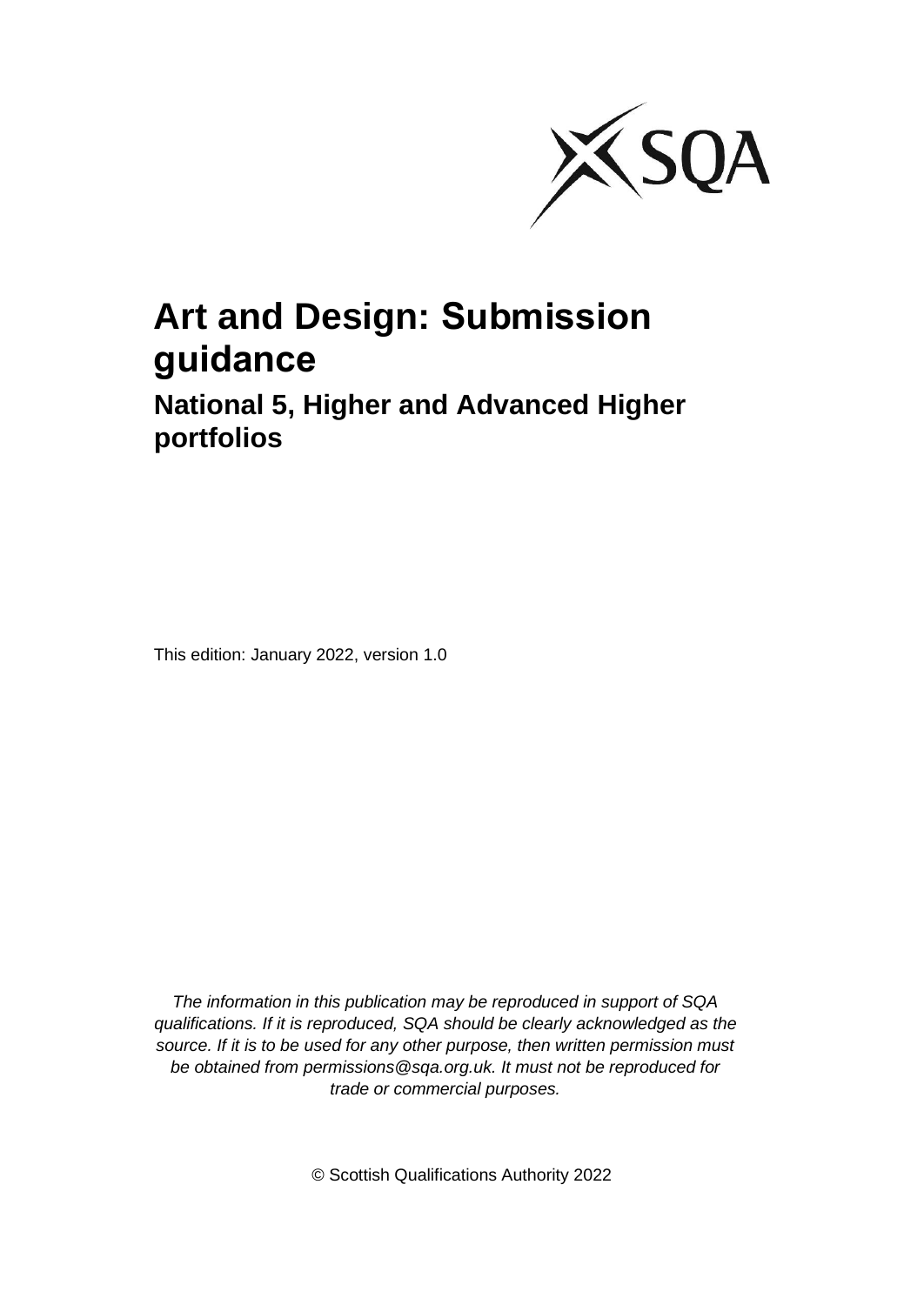# **Contents**

| 1              | Introduction                                          | 3 |
|----------------|-------------------------------------------------------|---|
| $\mathbf{2}$   | Authentication                                        | 3 |
| 3              | General information on the use of media and materials | 3 |
| 4              | Arrangements for the submitting portfolios to SQA     | 4 |
| 5              | Submitting National 5 and Higher portfolios           | 4 |
| 6              | Advanced Higher portfolio submission                  | 7 |
| $\overline{7}$ | Return of work: all levels                            | 9 |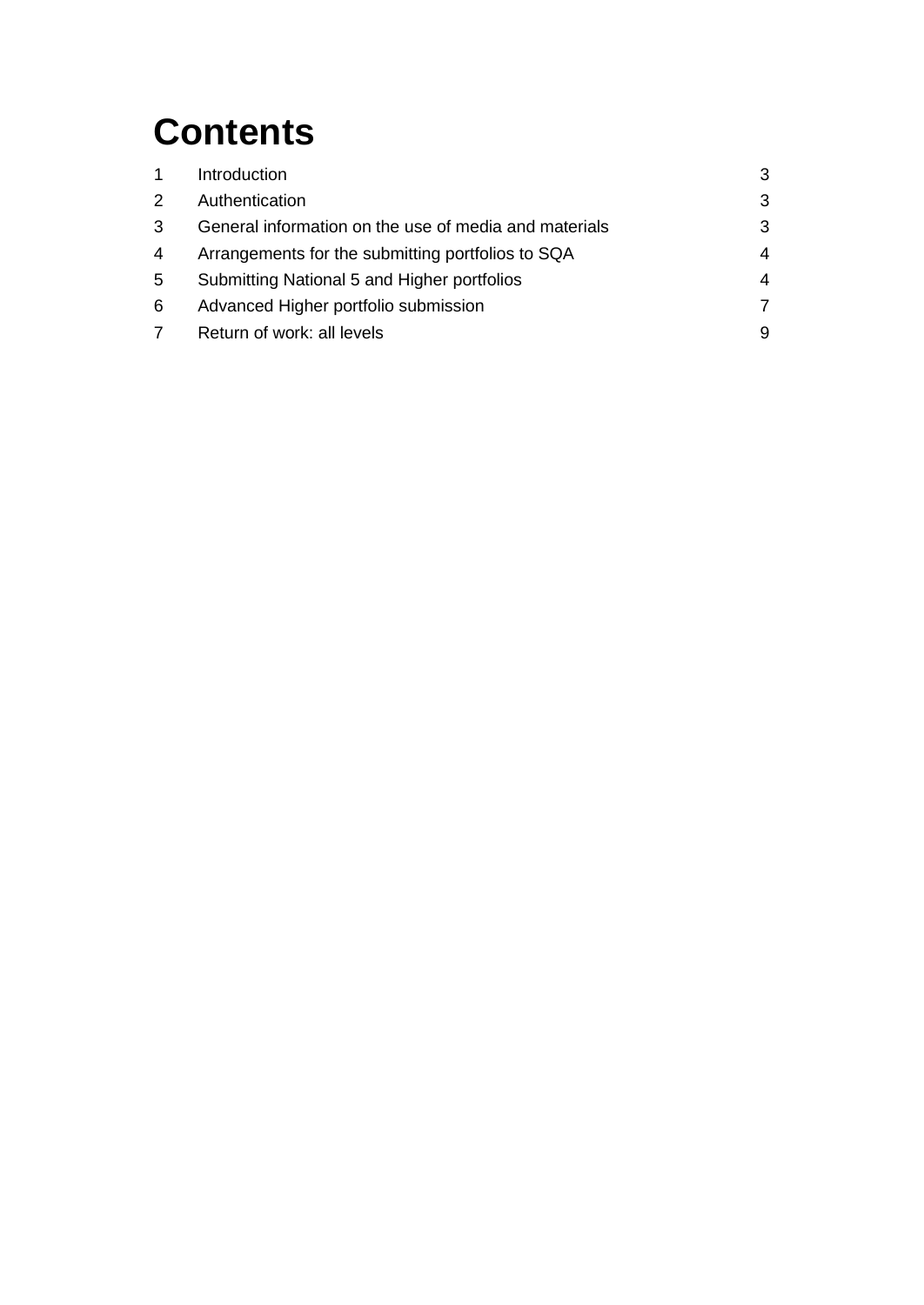# **1 Introduction**

This document provides guidance on the submissions of portfolios for National Qualifications in Art and Design at National 5, Higher, and Advanced Higher levels. Please read it in conjunction with the relevant:

- course specification and course support notes
- coursework assessment task

The documents for all levels are available on the subject pages of our website at:

[www.sqa.org.uk/artanddesign](https://www.sqa.org.uk/sqa/45707.html)

You are responsible for conveying to candidates any helpful or relevant information from this guidance. Please note that the detailed information in this document supersedes any earlier documentation.

## **2 Authentication**

You should remind candidates that any coursework submissions for the external assessment must be their own work. If it is established that a candidate has submitted the work of another candidate as their own, SQA may cancel awards in all their subjects. This will also apply to work that has been plagiarised without acknowledgement of the source.

### **3 General information on the use of media and materials**

#### **Two-dimensional work**

There are no restrictions on the type or range of two-dimensional materials that candidates can use in their work. You should make sure that all work is completely dry before packing for submission. Fix unstable materials, such as charcoal and chalk, with a suitable fixative.

#### **Three-dimensional work**

There are no restrictions on the types of materials that candidates may work with. However, you must not submit three-dimensional work for external assessment that is dangerous to handle (for example, including sharp or hazardous objects). It is at your discretion whether to submit fragile three-dimensional pieces of work to SQA. If you are submitting clay work, it must be fired.

You can submit well-lit, good quality photographs showing the three-dimensional work from different angles instead of the original pieces.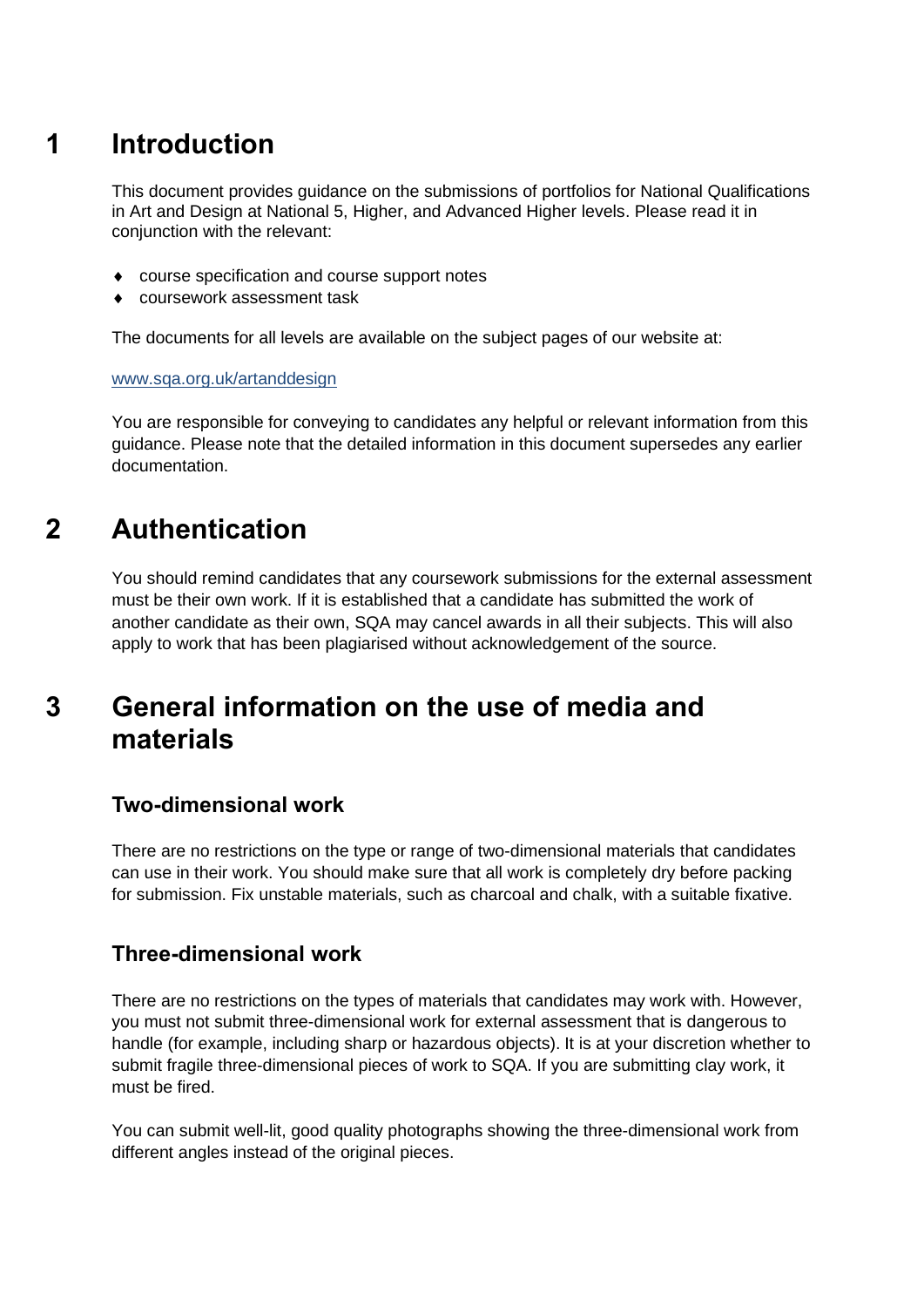#### **Photographic and digital submissions**

Candidates may use photographs and/or digital images as part of their creative process, for example to record three-dimensional development, and graphic design development. However, they must include **hard copies only** in their portfolio. They must not submit digital versions for assessment. The only exceptions are for final pieces and design solutions that are impractical to view as hard copy submissions, for example:

- moving image, such as film, animation, and video installation (five minutes maximum duration)
- website design (in a form that allows the storage device to operate fully as a website)

If you are submitting any digital media using USB pen drives (we cannot accept CD's, DVD's or cassette tapes) Please insure that your submitted USB pen drive is not encrypted with any type of password.

You must label each candidate's storage device clearly with the centre number and their candidate number.

Candidates must submit their development work in good quality printed format. You should retain the original files.

## **4 Arrangements for submitting portfolios to SQA**

SQA will provide details of the arrangements for uplift of portfolios. If you use an alternative method of delivery, SQA are unable to reimburse any expenses incurred. **Please note submissions brought directly to the Midlothian Indoor Bowling Club are no longer accepted. Please contact SQA for further details.**

## **5 Submitting National 5 and Higher portfolios**

#### **Presentation**

Candidates must complete a flyleaf document for both the expressive and design portfolios for National 5 and Higher. Once the flyleaf has been completed, it must be attached to the back of the first sheet of the portfolio. The flyleaf documents are available on the SQA website. https://www.sqa.org.uk/sqa/48317.html

Candidates can present their work in a variety of ways. However, the overall maximum size for each part of the folio (expressive and design), including 3D work, should not exceed three A2 size, single-sided sheets or equivalent.

Candidates should clearly label their presented work, indicating the number of sheets they are submitting for example, '1 of 2', '2 of 2' etc.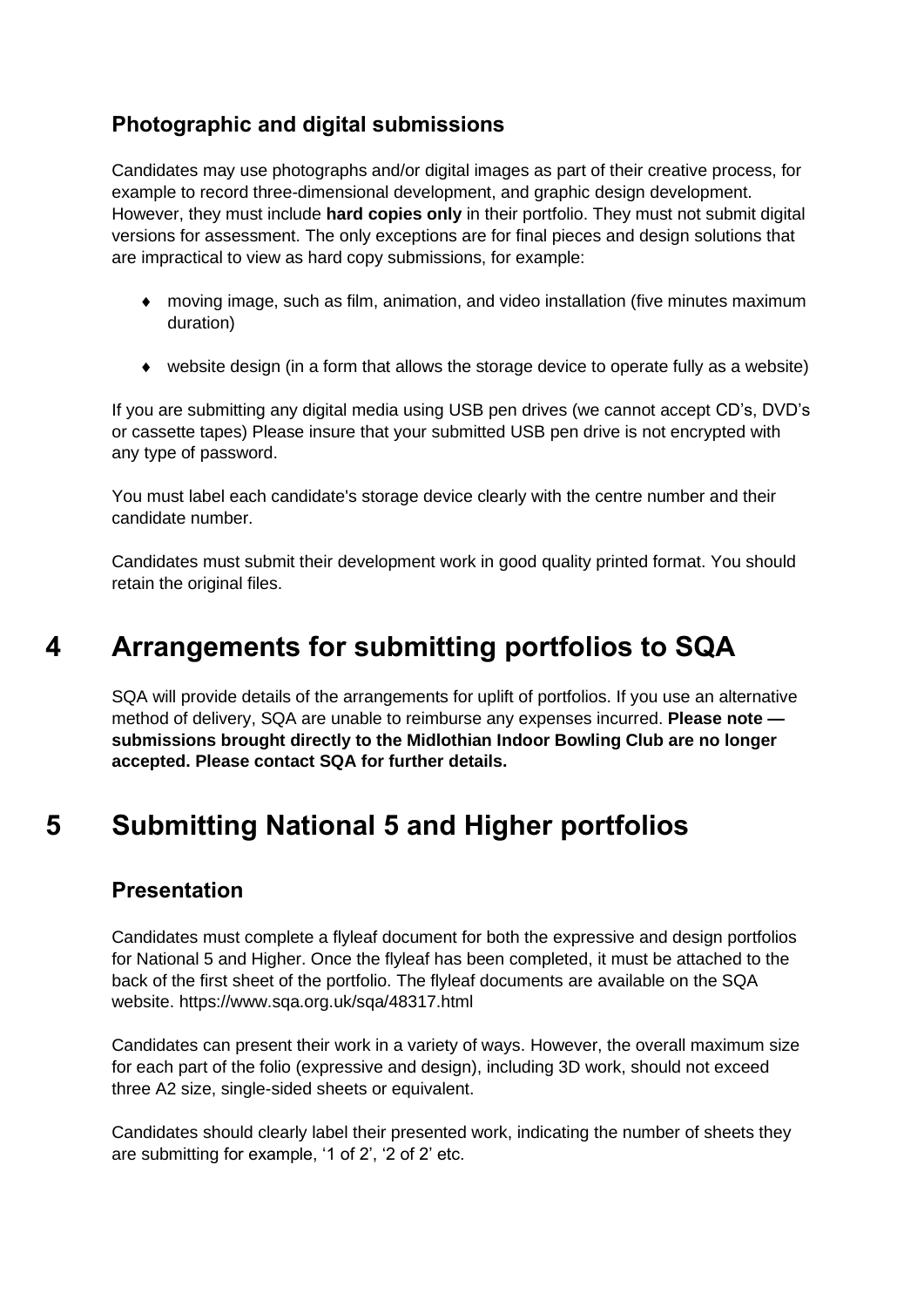The choice of work for submission to SQA is the responsibility of the candidate. They may discuss the various options with their teacher or lecturer, but the final decision on which work to include, and the layout must be the candidate's own. The physical sticking down of work on the portfolio does not attract marks, but the selection of work and the layout shows the candidate's creative process. Therefore, you may help with mounting as long as the candidate has selected and laid out their work independently, and that you do not alter this in any way. This is because 40 marks are available in each portfolio assessment for process.

Candidates' expressive themes/titles and design briefs should be included on the first sheet of the portfolio.

All work selected for the portfolio must occupy its own space on the sheets. Work should not be layered.

Candidates must complete their evaluation on the SQA template and attach it to the first sheet of the portfolio. There is no word count, but candidates must not exceed the space given on the template (approximately 400 words). The evaluation template is set up with a common font style and size, which must not be amended.

Candidates' work should be the correct way up for viewing by the markers, irrespective of the position of the candidate information label on the reverse. If a candidate submits more than one sheet of two-dimensional work, items should be laid out in the way candidates want the work to be viewed. The work should then be turned face downwards, keeping the same order and layout, and each item should be joined to the next with three short strips of adhesive tape. Suitable space should be left between items to allow easy folding without damage.

Before folding please check:

- each item has the correct candidate information label on the reverse
- $\bullet$  the items are the right way up for viewing
- work of different candidates has not been joined up in error
- all work is completely dry
- ◆ pastel and charcoal work has been adequately fixed
- evaluation has been completed on the mandatory SQA template
- the appropriate evaluation has been attached to the first sheet and should not overlap work or extend beyond the three A2 sheets or equivalent - please ensure that the candidate's expressive evaluation has not been mistakenly attached to their design portfolio and vice versa.
- the appropriate flyleaf has been attached to the back of the first sheet

#### **5.1 Labelling, packaging, and uplift of portfolios**

You must package each component separately — candidates' expressive and design portfolios must be submitted in separate packages.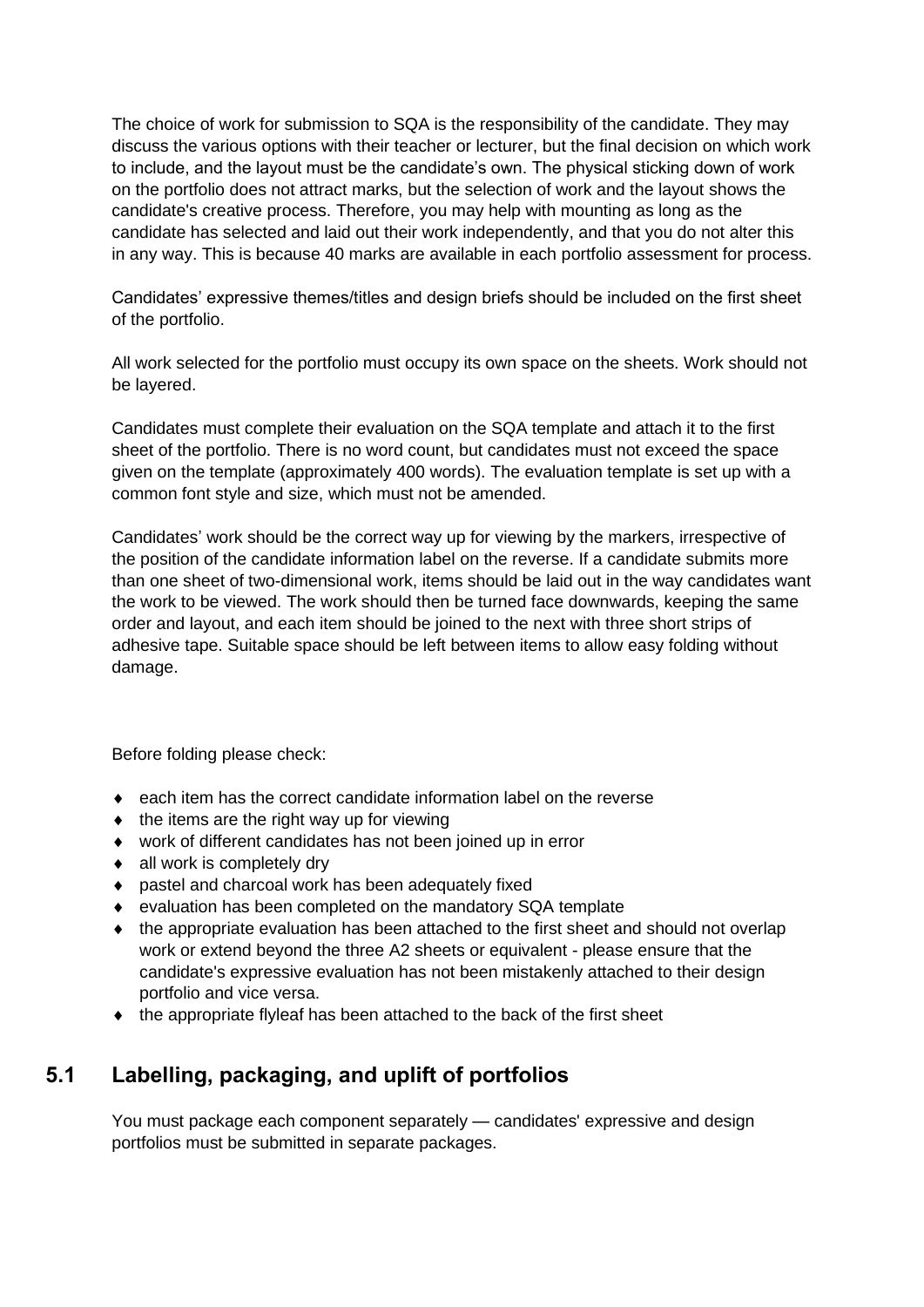In the section of the Attendance Register headed Attendance Record, the teacher or lecturer should:

- Indicate that a portfolio has been enclosed by inserting a tick  $(\checkmark)$  in the first column.
- $\bullet$  Indicate the nature of the expressive activity portfolio in the second column by using '2D' or '3D'. If photographs are submitted in lieu of 3D work, enter '3D(P)'.
- Indicate the nature of the design activity portfolio in the third column by using '2D' or '3D'. If photographs are submitted in lieu of 3D work enter '3D(P)'.
- Enter either 'NS' no submission or 'WD' withdrawn for any candidate who is not submitting a portfolio. **There should be an entry against each candidate on the Attendance Register.**
- Ensure that all Attendance Registers are enclosed with your first parcel at each level. Additional names must not be added to an Attendance Register. Any additional candidates should be entered on an Additional Candidate Supplement form, which should be enclosed with the Attendance Registers for that level.

SQA will issue a supply of self-adhesive labels to centres in April for each candidate to submit their work. The labels will have pre-printed details and must be attached securely to the reverse of the work. For three-dimensional work, these labels should be attached to tieon labels. The label must be securely attached as there may be no other means of identifying a candidate's work.

#### **Please note that the appropriate candidate label must be applied on each sheet of the portfolio before submission to SQA.**

You can download labels to identify packages from the portfolio assessment web page [\(www.sqa.org.uk/portfolioassessment\).](http://www.sqa.org.uk/practicalassessment) You must use separate labels for each component (expressive and design) to avoid confusion and delay in sorting packages upon receipt.

#### **5.2 Packaging for uplift — general instructions**

It is the responsibility of the centre to use packaging that will, as far as possible, ensure the safe arrival of the candidates' work.

You should package all three-dimensional artwork and design work separately from twodimensional work. If finished works are of a fragile nature, you must include photographs of the work in the portfolio. This has been helpful on occasions where the work has arrived damaged. Photographs should be of good quality and show the item from different angles.

Due to the large volume of work received, we are unable to guarantee the work will be returned in its original packaging, we would therefore suggest that you do not use packaging of a decorative or valuable nature.

You should use appropriate and sufficient packing materials — such as crumpled paper, bubble wrap or polystyrene — to protect three-dimensional work and to prevent movement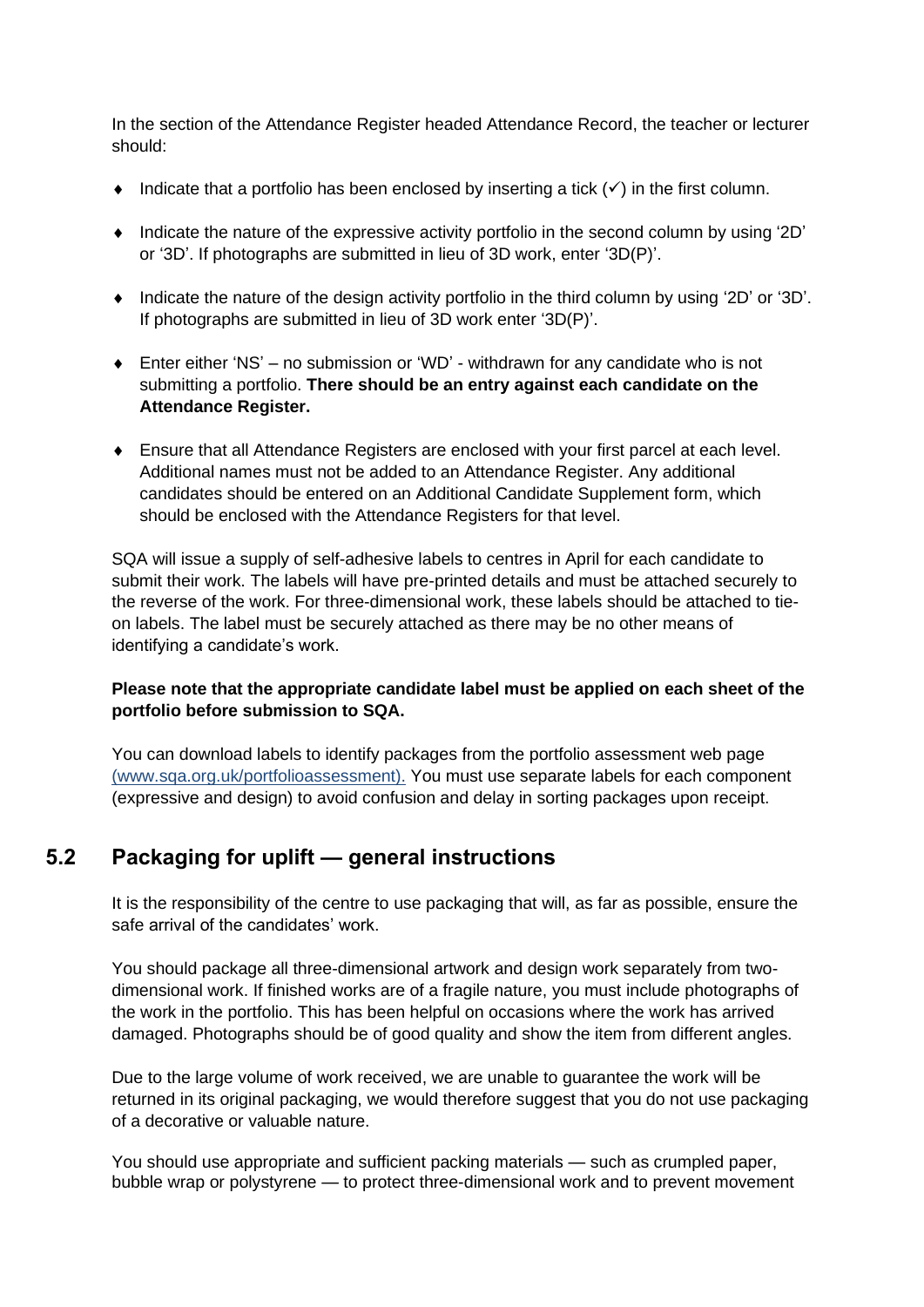inside the box. Unfortunately, we cannot guarantee the preservation of fragile items because the assessment process can include relocation.

You should submit photographic prints and not the actual work, for the following:

- ◆ two-dimensional work more than A2 size
- work using valuable or expensive material
- work of a fragile nature
- work that is large, heavy, or otherwise difficult to handle
- work containing sharp or hazardous materials that is dangerous to handle

You should place two-dimensional work between two protective layers of cardboard, no larger than the actual dimensions of the work.

The maximum size of a package should not exceed 900mm in length and 600mm in width.

You must give an indication on each package of the total number of packages, e.g., 1 of 3, or 2 of 3, or 3 of 3. SQA should be informed immediately by telephone **0345 213 6612** (option 2) if there are any delays in submission.

All National 5 and Higher portfolios will be uplifted from your centre on **Thursday 28 April 2022**.

### **6 Advanced Higher portfolio submissions**

#### **6.1 Submitting practical work for course assessment**

- Portfolio sheets at Advanced Higher level can be up to A1 in size.
- $\bullet$  In 2022, candidates can submit a minimum of 6 sheets and a maximum of 12 sheets
- Three-dimensional work, or photographs of three-dimensional work, can be submitted as part of the portfolio as appropriate.
- Sketchbook(s) can be submitted as evidence and will be included in the overall allocation. If only part of a sketchbook is to be marked, the candidate must bookmark the appropriate pages.
- Candidates should indicate the development of their portfolios by numbering the sheets sequentially in the order they are to be viewed. They can number their sheets on the front or back
- Candidates must complete their evaluation on the SQA template and attach it to the first sheet of the portfolio. There is no word count, but candidates must not exceed the space given on the template (approximately 400 words). The evaluation template is set up with a common font style and size which must not be amended.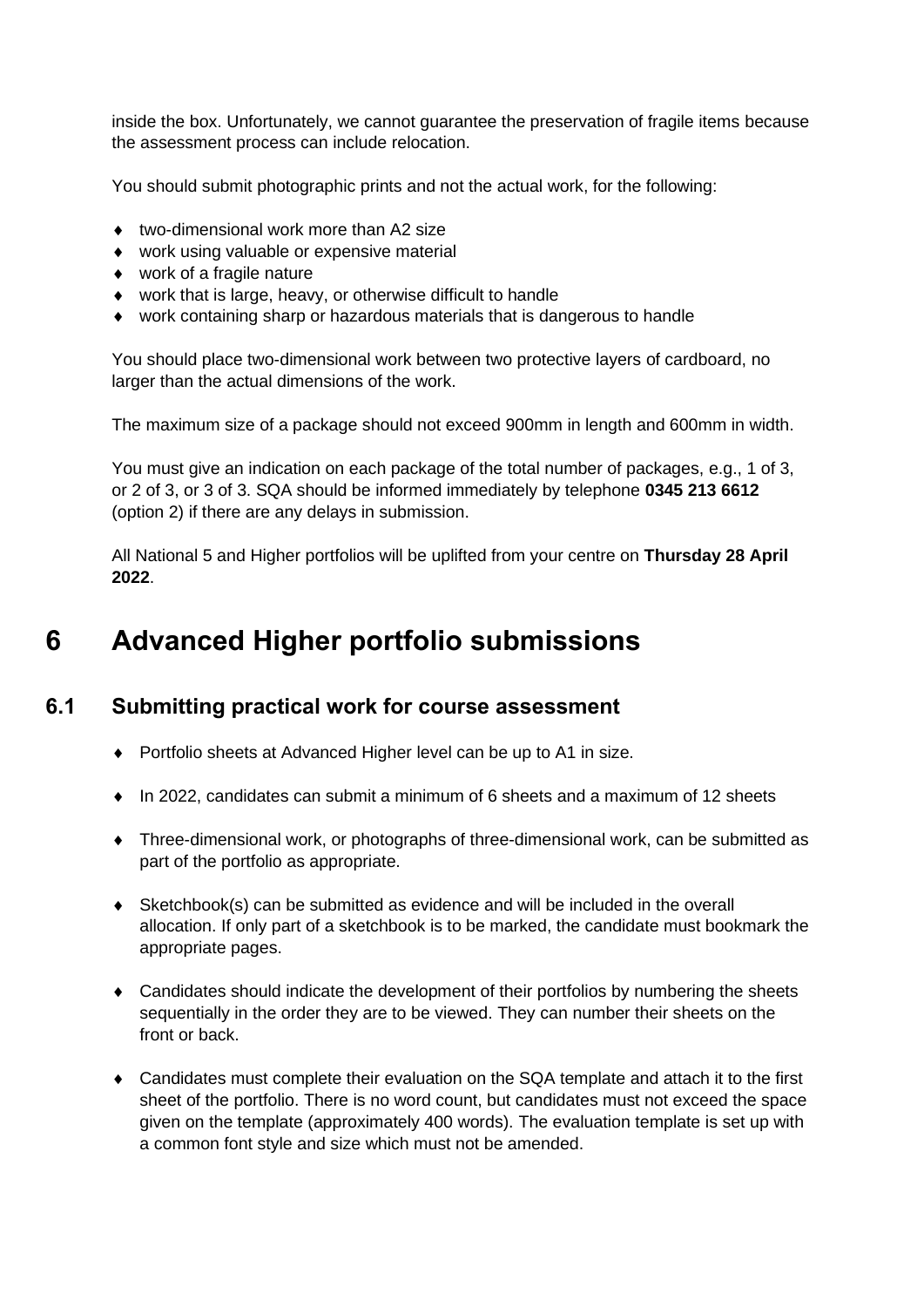$\bullet$  If the practical work exceeds the maximum, a penalty is applied.

#### **6.2 Submitting contextual analysis**

- Candidates must clearly label their contextual analysis and include a title that identifies its focus.
- The contextual analysis can be no more than 2000 words. If the word count exceeds the maximum by more than 10%, a penalty is applied.

#### **6.3 Labelling, packaging, and uplift of portfolios**

SQA will issue a supply of self-adhesive labels in April for each candidate entered for the course. The labels will have pre-printed details and should be used for identification purposes.

Prior to submission, a label must be attached to the reverse side of each two-dimensional item of work being submitted for a candidate. For three-dimensional work a self-adhesive label may be used, however tie-on labels may be used if more suitable. All labels must be attached securely to the work.

You can download labels to identify packages from the portfolio assessment web page [\(www.sqa.org.uk/portfolioassessment\).](http://www.sqa.org.uk/practicalassessment) To avoid confusion and delay in sorting packages upon receipt, you should use separate labels for each piece of work.

#### **6.4 Packaging for uplift — general instructions**

It is the responsibility of the centre to use packaging that will, as far as possible, ensure the safe arrival of the candidates' work.

Candidates should submit their work in individual portfolios or similar packaging which will be suitable for transportation. You should package all three-dimensional artwork and design work separately from two-dimensional work. If finished works are of a fragile nature, you should include photographs of the work in the portfolio. This has been helpful on occasions where the work has arrived damaged. Photographs should be of good quality and show the item from different angles.

You should submit photographic prints only, and not the actual work, for the following:

- $\bullet$  two-dimensional work more than A1 sizes or work which cannot be submitted in an A1 portfolio
- work using valuable and expensive material
- work of a fragile nature
- work that is large, heavy, or otherwise difficult to handle
- work containing sharp or hazardous materials that is dangerous to handle